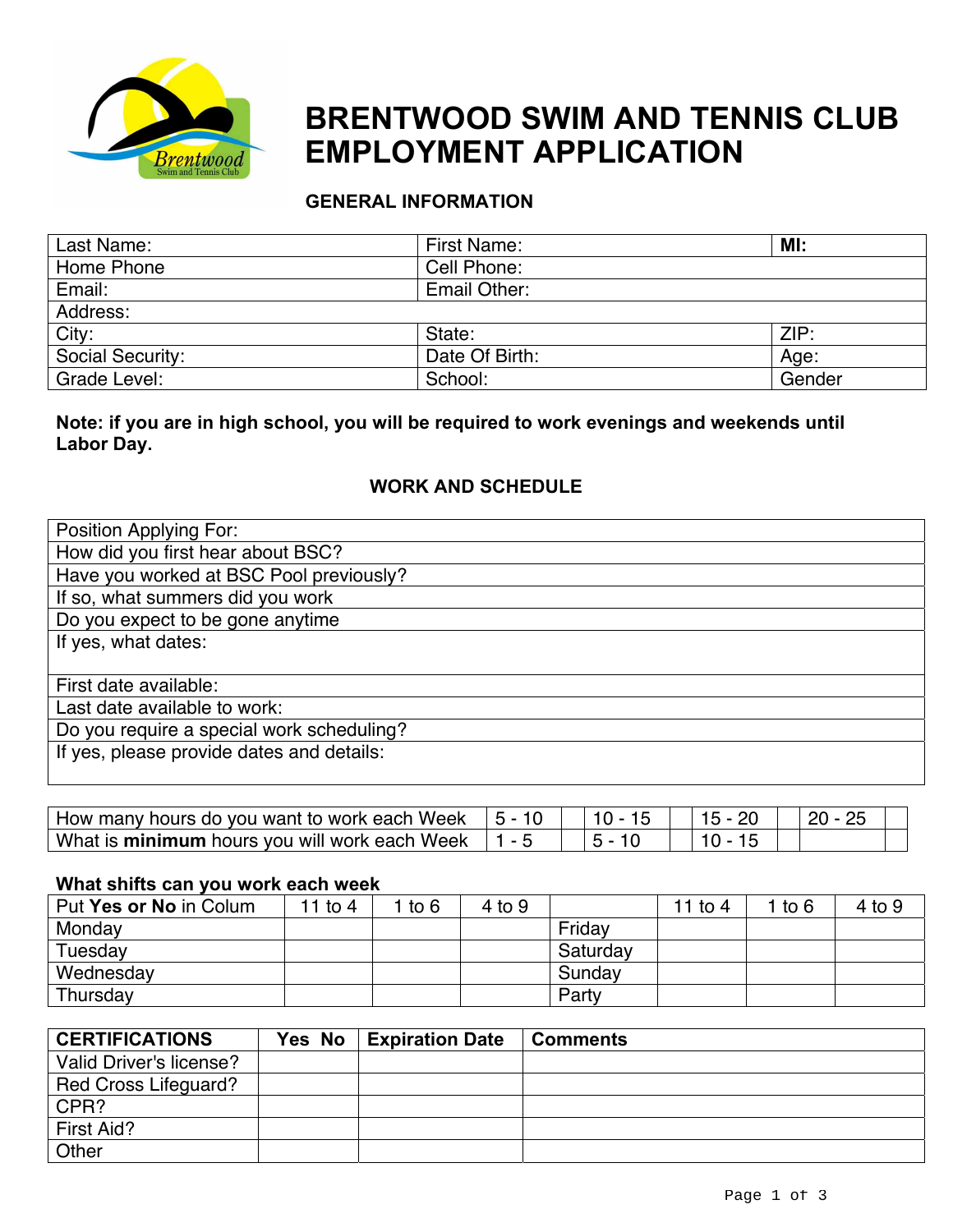#### **REFERENCES (That we may contact)**

| <b>Name</b> | <b>Phone</b> |  |
|-------------|--------------|--|
| <b>Name</b> | <b>Phone</b> |  |
| <b>Name</b> | <b>Phone</b> |  |

#### **WORK HISTORY Lifeguard Or Work Experience**

| Company 1               |                          | Phone     |
|-------------------------|--------------------------|-----------|
| <b>Starting Salary:</b> | Salary:<br><b>Ending</b> | End date: |
| Reason for leaving:     |                          |           |

| Company 2               |                       | <b>Phone</b> |
|-------------------------|-----------------------|--------------|
| <b>Starting Salary:</b> | <b>Ending Salary:</b> | End date:    |
| Reason for leaving:     |                       |              |

| Company 3               |                       | <b>Phone</b> |
|-------------------------|-----------------------|--------------|
| <b>Starting Salary:</b> | <b>Ending Salary:</b> | End date:    |
| Reason for leaving:     |                       |              |

| How far would you be willing to drive to work? |
|------------------------------------------------|
| How do you plan to get to work?                |
| Are you a member at BSC?                       |
| Are you a member at any swimming pool(s)?      |
| Are you on BSC swim team?                      |
| Are you on any swim teams?                     |

#### **EMERGENCY NOTIFICATION**

| Name of person to notify in case of emergency: |          |
|------------------------------------------------|----------|
| Relationship to<br>vou:                        | 'hone #. |

I hereby certify that the facts set forth in this employment application are true and complete to the best of my knowledge. I understand that false statements of any kind or omission of facts called for on this application are a basis for dismissal regardless of when they are discovered. I understand that any employment offered is for an indefinite duration, unless **otherwise specified in writing, and is at-will, which means that either I or Brentwood Swim and Tennis Club. may** terminate my employment at any time with or without notice or cause. I further understand that neither the polices, rules, **regulations of employment, application for employment, not anything said during the interview process shall be deemed to constitute the terms of any implied employment contract.**

# **Signature of Applicant: Date:**

| Thank you for your time in filling out the application. Please submit a signed copy to: |  |
|-----------------------------------------------------------------------------------------|--|
| The Brentwood Swim and Tennis Club • PO Box 440156, Brentwood MO 63144                  |  |
| Questions to Jim Houska - Pool Manager (314) 650-4836                                   |  |